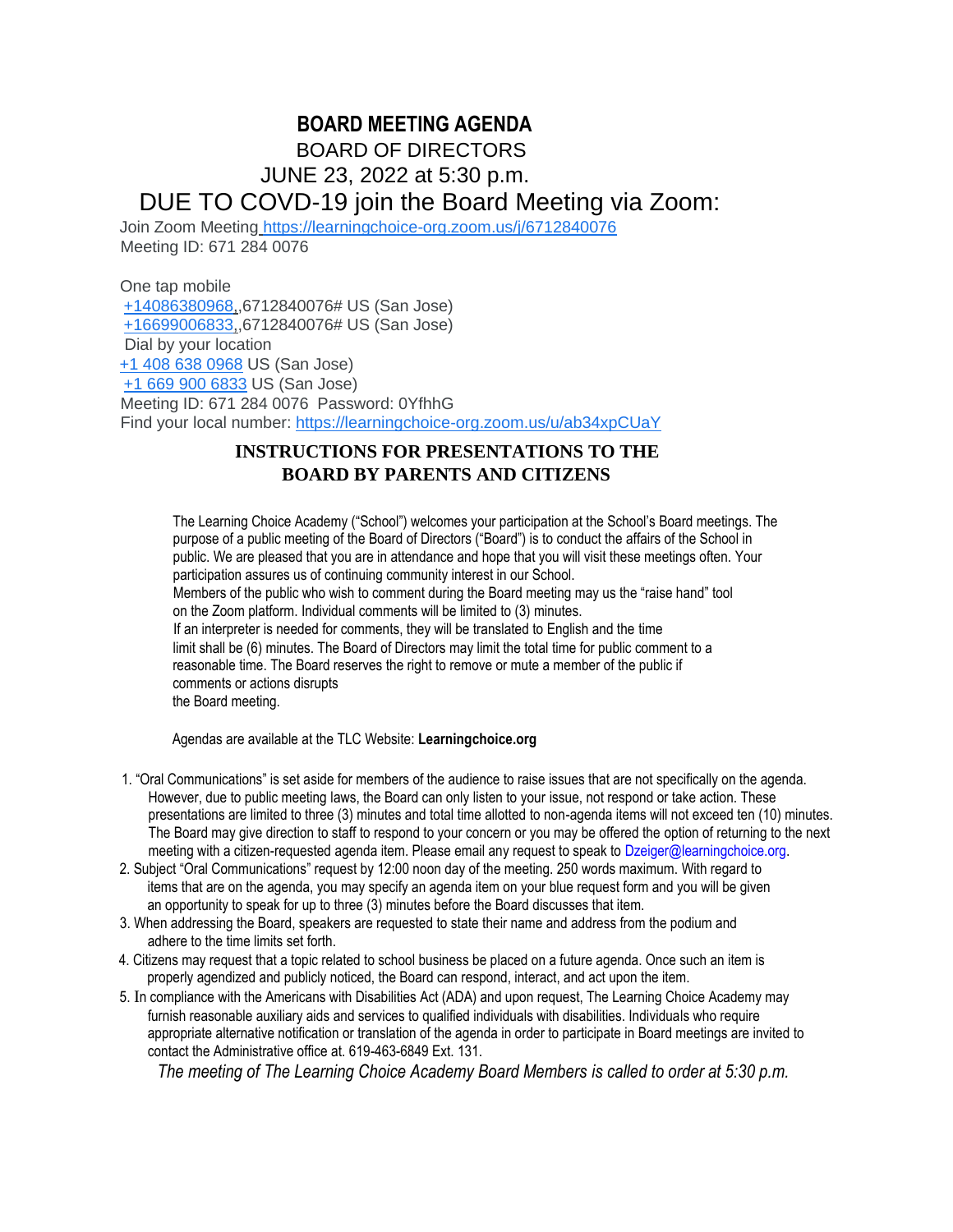#### **ROLL CALL**

#### **PLEDGE OF ALLEGIANCE**

#### **APPROVAL OF AGENDA**

#### **I. ORAL COMMUNICATIONS**

*Note: For non-agenda items, no individual presentation shall be for more than three (3) minutes and the total time for this purpose shall not exceed fifteen (15) minutes. Ordinarily, Board members will not respond to presentations and no action can be taken. However, the Board may give direction to staff following a presentation.*

#### **DIRECTOR'S REPORT**

**o** *Director Debi Gooding will provide information about ongoing school activities.*

**Ø** *Sites*

**Ø** *Enrollment*

#### **II. CONSENT AGENDA ITEMS**

*All matters listed under the consent agenda are considered by the Board to be routine and will be approved/enacted by the Board in one motion in the form listed below. Unless specifically requested by a Board member for further discussion or removed from the agenda, there will be no discussion of these items prior to the Board votes on them. The director recommends approval of all consent agenda items.*

#### RECOMMENDED

 $\circ$  Approval of Minutes – June 16, 2021  $\bullet$  APPROVAL

o Approval of Warrants - May 2022 APPROVAL

### **III. ITEMS SCHEDULED FOR DISCUSSION**

#### **VI. ITEMS SCHEDULED FOR ACTION**

- LCAP
- Budget
- 2022-2023 Proposed Board Calendar
- Federal Addendum
- EPA Education Protection Account